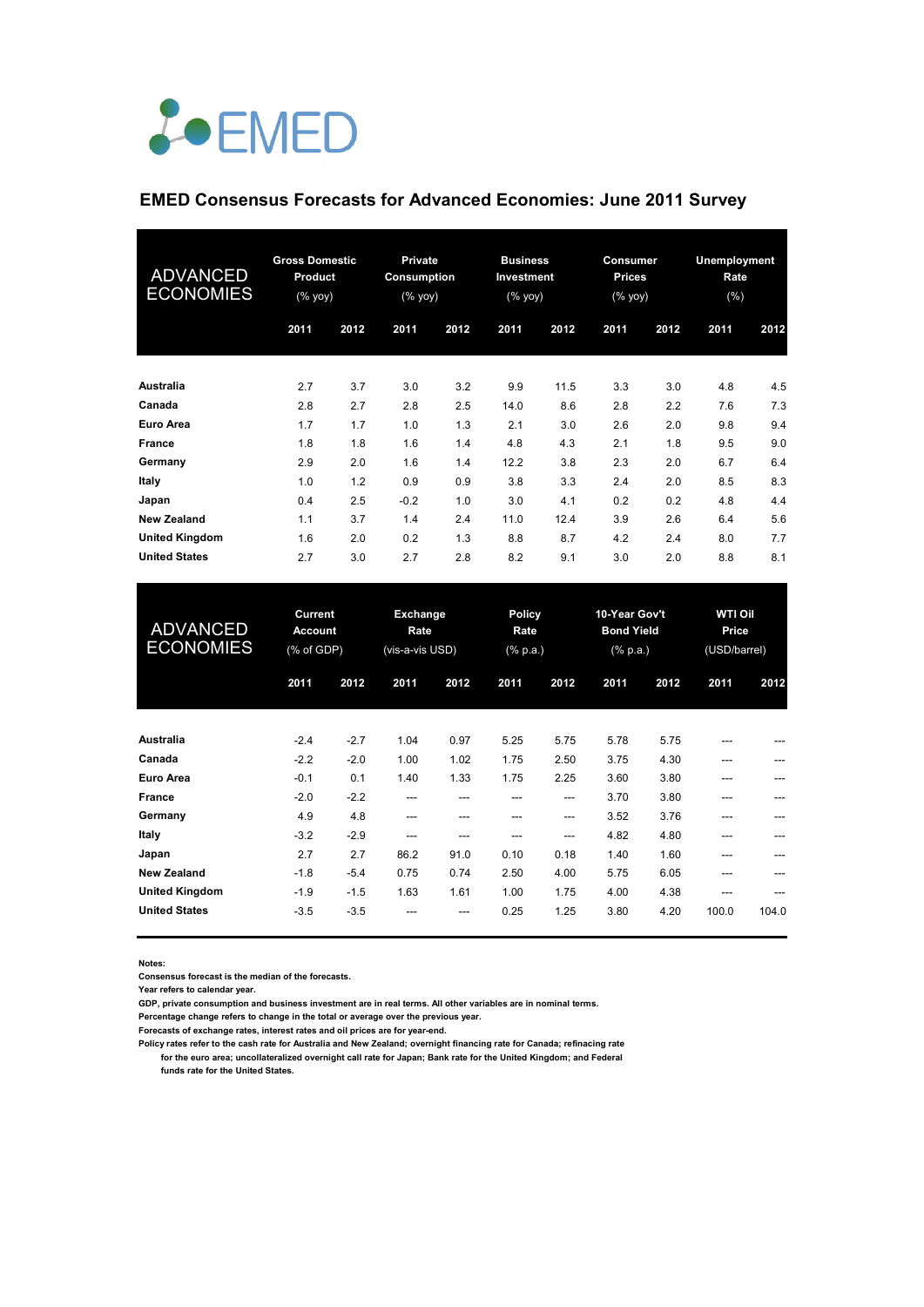

## **EMED Consensus Forecasts for Emerging Asia: June 2011 Survey**

| <b>EMERGING</b><br><b>ASIA</b> | <b>Gross Domestic</b><br>Product<br>$(%$ (% yoy) |      | <b>Private</b><br><b>Consumption</b><br>(% yoy) |      | <b>Fixed</b><br>Investment<br>$(% \mathsf{Y}^{\prime }\mathsf{Y}^{\prime }\mathsf{Y}^{\prime })$ |      | <b>Consumer</b><br><b>Prices</b><br>(% yoy) |      | <b>Unemployment</b><br>Rate<br>(%) |       |
|--------------------------------|--------------------------------------------------|------|-------------------------------------------------|------|--------------------------------------------------------------------------------------------------|------|---------------------------------------------|------|------------------------------------|-------|
|                                | 2011                                             | 2012 | 2011                                            | 2012 | 2011                                                                                             | 2012 | 2011                                        | 2012 | 2011                               | 2012  |
| China                          | 9.3                                              | 8.8  | 9.2                                             | 9.5  | 11.1                                                                                             | 10.3 | 4.7                                         | 4.0  | 4.0                                | 4.0   |
| <b>Hong Kong</b>               | 5.0                                              | 4.5  | 5.9                                             | 4.2  | 6.3                                                                                              | 6.7  | 4.9                                         | 4.0  | 3.5                                | 3.5   |
| India                          | 8.1                                              | 8.2  | 7.3                                             | 7.5  | 10.9                                                                                             | 11.8 | 7.5                                         | 6.3  | $---$                              | $---$ |
| Indonesia                      | 6.4                                              | 6.3  | 5.0                                             | 5.5  | 9.2                                                                                              | 9.6  | 6.6                                         | 6.0  | 6.8                                | 6.6   |
| Malaysia                       | 5.1                                              | 5.8  | 5.9                                             | 5.9  | 6.5                                                                                              | 7.0  | 3.1                                         | 2.8  | 3.2                                | 3.2   |
| <b>Philippines</b>             | 5.1                                              | 5.3  | 4.9                                             | 4.8  | 7.8                                                                                              | 6.1  | 4.9                                         | 4.5  | 7.3                                | 7.0   |
| Singapore                      | 5.5                                              | 5.5  | 5.2                                             | 5.2  | 3.7                                                                                              | 6.5  | 4.1                                         | 2.5  | 2.0                                | 2.1   |
| <b>South Korea</b>             | 4.4                                              | 4.4  | 2.8                                             | 3.3  | 1.9                                                                                              | 4.3  | 4.0                                         | 3.1  | 3.4                                | 3.2   |
| Taiwan                         | 4.8                                              | 4.6  | 3.3                                             | 3.8  | 4.3                                                                                              | 4.2  | 2.0                                         | 2.0  | 4.5                                | 4.2   |
| <b>Thailand</b>                | 4.5                                              | 5.0  | 3.9                                             | 4.0  | 6.5                                                                                              | 5.4  | 3.9                                         | 3.3  | 1.0                                | 1.0   |

| <b>EMERGING</b><br><b>ASIA</b> | <b>Money</b><br>Supply M2<br>(% yoy) |      | <b>Merchandise</b><br><b>Exports</b><br>$(%$ (% yoy) |      | <b>Merchandise</b><br><b>Imports</b><br>(% |      | Current<br><b>Account</b><br>(% of GDP) |        | Exchange<br>Rate<br>(vis-a-vis USD) |      |
|--------------------------------|--------------------------------------|------|------------------------------------------------------|------|--------------------------------------------|------|-----------------------------------------|--------|-------------------------------------|------|
|                                | 2011                                 | 2012 | 2011                                                 | 2012 | 2011                                       | 2012 | 2011                                    | 2012   | 2011                                | 2012 |
| China                          | 16.0                                 | 15.0 | 17.4                                                 | 15.8 | 20.1                                       | 15.6 | 4.0                                     | 3.5    | 6.33                                | 6.04 |
| <b>Hong Kong</b>               | 10.5                                 | 9.8  | 10.6                                                 | 10.1 | 10.8                                       | 12.6 | 7.2                                     | 6.8    | 7.80                                | 7.80 |
| India                          | 17.9                                 | 16.7 | 16.0                                                 | 16.0 | 18.5                                       | 18.2 | $-2.7$                                  | $-2.8$ | 44.0                                | 43.8 |
| Indonesia                      | 16.5                                 | 16.9 | 25.3                                                 | 12.1 | 27.2                                       | 15.1 | 0.7                                     | 0.5    | 8600                                | 8450 |
| Malaysia                       | 10.0                                 | 10.0 | 12.4                                                 | 8.1  | 13.3                                       | 8.8  | 12.8                                    | 12.0   | 2.96                                | 2.87 |
| <b>Philippines</b>             | 12.2                                 | 11.9 | 8.5                                                  | 9.0  | 10.0                                       | 9.2  | 4.5                                     | 3.9    | 42.0                                | 40.7 |
| Singapore                      | 10.7                                 | 9.0  | 15.8                                                 | 8.0  | 16.4                                       | 8.0  | 19.7                                    | 18.9   | 1.20                                | 1.18 |
| South Korea                    | 9.3                                  | 9.5  | 22.0                                                 | 17.0 | 25.8                                       | 16.5 | 1.7                                     | 1.6    | 1025                                | 1008 |
| Taiwan                         | 6.5                                  | 6.5  | 10.0                                                 | 11.0 | 11.2                                       | 11.9 | 7.8                                     | 6.7    | 28.3                                | 28.1 |
| <b>Thailand</b>                | 12.5                                 | 9.3  | 14.5                                                 | 11.5 | 17.2                                       | 11.8 | 3.9                                     | 4.1    | 29.2                                | 29.5 |

**Notes:** 

**Consensus forecast is the median of the forecasts.**

**Year refers to calendar year except for India for which fiscal year (April to March) is used.**

**GDP, private consumption and fixed investment are in real terms. All other variables are in nominal terms.**

**Percentage change refers to change in the total or average over the previous year, except for money supply growth which is based on year-end figures.**

**Forecasts of exchange rates and interest rates are for year-end.**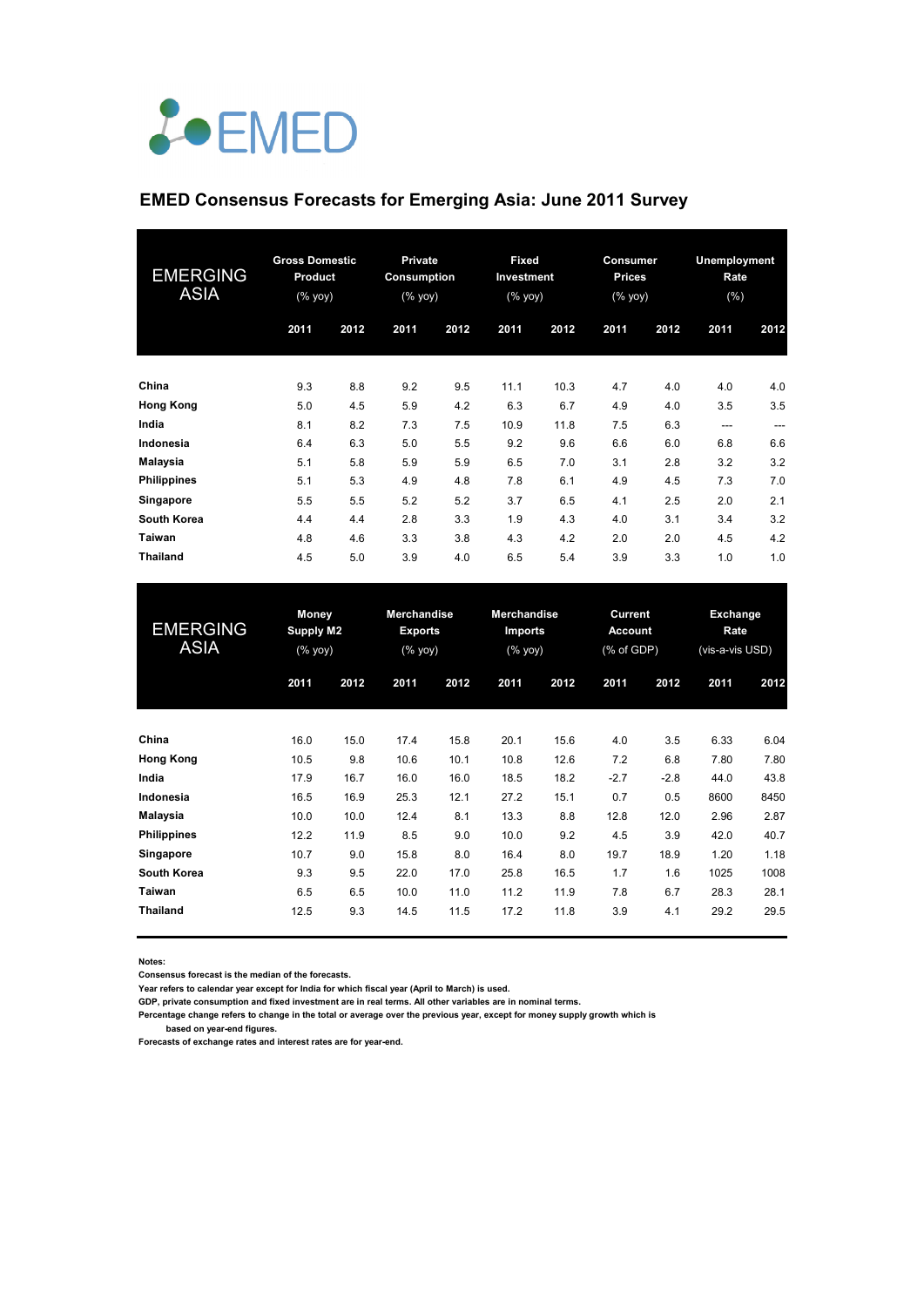

## **EMED Consensus Forecasts for the US and China: June 2011 Survey**

| <b>UNITED STATES</b>                            | <b>Gross Domestic</b><br>Product<br>$(%$ (% yoy) |            | Consumer<br>Prices<br>(% yoy) |            | <b>CHINA</b>                     | <b>Gross Domestic</b><br>Product<br>(% yoy) |            | <b>Consumer</b><br><b>Prices</b><br>(% ) |                |
|-------------------------------------------------|--------------------------------------------------|------------|-------------------------------|------------|----------------------------------|---------------------------------------------|------------|------------------------------------------|----------------|
|                                                 | 2011                                             | 2012       | 2011                          | 2012       |                                  | 2011                                        | 2012       | 2011                                     | 2012           |
|                                                 |                                                  |            |                               |            |                                  |                                             |            |                                          |                |
| <b>ABN Amro</b>                                 | 2.7                                              | 3.6        | 3.0                           | 2.1        | <b>ABN Amro</b>                  | 9.4<br>9.0                                  | 9.2<br>8.5 | 4.5<br>4.5                               | 3.5<br>3.5     |
| <b>AIB Global Treasury</b>                      | 2.9<br>2.6                                       | 2.8<br>2.5 | 2.7<br>2.8                    | 2.2<br>2.2 | <b>Allianz</b><br><b>ANZ</b>     | 9.6                                         | 9.5        | 5.0                                      | 5.5            |
| <b>Allianz</b><br><b>B</b> of A - Merrill Lynch | 2.4                                              | 3.0        | 3.0                           | 1.7        | <b>Bank Julius Baer</b>          | 9.9                                         | 8.0        | 4.2                                      | 3.3            |
| <b>Bank of Ireland</b>                          | 3.1                                              | 3.1        | 2.3                           | 1.9        | <b>B</b> of A - Merrill Lynch    | 9.3                                         | 9.0        | 4.5                                      | 3.6            |
| <b>Barclays Capital</b>                         | 2.5                                              | 3.4        | 3.0                           | 2.2        | <b>Bank of East Asia</b>         | 9.3                                         | 8.0        | 5.0                                      | 4.0            |
| <b>BayernLB</b>                                 | 2.7                                              | 2.5        | 2.9                           | 2.0        | <b>Barclays Capital</b>          | 9.3                                         | 8.7        | 4.6                                      | 4.0            |
| <b>BBVA</b>                                     | 3.0                                              | 2.7        | 2.8                           | 2.2        | <b>BBVA</b>                      | 9.4                                         | 9.1        | 4.9                                      | 4.2            |
| <b>Berenberg Capital Markets</b>                | 2.9                                              | 2.9        | 2.2                           | 2.0        | <b>Berenberg Capital Markets</b> | 9.4                                         | 8.7        | 4.5                                      | 3.2            |
| <b>BMO Capital Markets</b>                      | 2.7                                              | 3.1        | 3.2                           | 2.2        | <b>BNP Paribas</b>               | 9.4                                         | 9.2        | 4.3                                      | 3.8            |
| <b>BNP Paribas</b>                              | 2.5                                              | 3.1        | 2.6                           | 1.5        | <b>BWC Capital Markets</b>       | 9.2                                         | 9.0        | 4.7                                      | 4.0            |
| <b>BWC Capital Markets</b>                      | 2.8                                              | 3.0        | 2.8                           | 2.4        | <b>Capital Economics</b>         | 9.0                                         | 8.5        | 4.6                                      | 3.0            |
| <b>CIBC World Markets</b>                       | 2.5                                              | 2.4        | 3.2                           | 2.2        | <b>CICC</b>                      | 9.2                                         | 8.7        | 4.8                                      | 3.8            |
| Coe-Rexecode                                    | 3.0                                              | 3.0        | 3.0                           | 1.9        | Commerzbank                      | 8.2                                         | 7.5        | 5.0                                      | 4.5            |
| Commerzbank                                     | 3.0                                              | 3.8        | 3.2                           | 1.7        | <b>Credit Agricole</b>           | 9.5                                         | 9.0        | 5.0                                      | 3.8            |
| <b>Credit Agricole</b>                          | 2.7                                              | 3.2        | 2.8                           | 1.9        | <b>Credit Suisse</b>             | 9.1                                         | 9.0        | 5.6                                      | 4.8            |
| <b>Daewoo Securities</b>                        | 2.6                                              | 3.1        | 3.0                           | 2.1        | <b>Daewoo Securities</b>         | 9.3                                         | 8.8        | 4.6                                      | 4.1            |
| <b>DBS Bank</b>                                 | 2.4                                              | 3.0        | 3.2                           | 2.4        | <b>DBS Bank</b>                  | 9.5                                         | 9.0        | 4.5                                      | 4.0            |
| Deka Bank                                       | 2.8                                              | 3.2        | 3.0                           | 2.0        | Deka Bank                        | 9.5                                         | 8.8        | 4.5                                      | 4.0            |
| <b>First Trust Advisors</b>                     | 2.6                                              | 4.4        | 3.4                           | 3.3        | <b>Fitch Ratings</b>             | 8.9                                         | 8.7        | 5.0                                      | 4.3            |
| <b>Fitch Ratings</b>                            | 3.0                                              | 2.8        | 1.9                           | 2.1        | Intesa Sanpaolo                  | 8.9                                         | 8.3        | 5.2                                      | 3.0            |
| <b>Freddie Mac</b>                              | 3.2                                              | 4.0        | 3.1                           | 2.0        | <b>JP Morgan</b>                 | 9.3                                         | 9.1        | 4.7                                      | 3.6            |
| Intesa Sanpaolo                                 | 2.6                                              | 2.9        | 3.2                           | 2.0        | <b>Moody's Analytics</b>         | 9.2                                         | 9.0        | 5.0                                      | 4.0            |
| <b>ITOCHU Institute</b>                         | 2.8                                              | 2.9        | 2.9                           | 1.9        | <b>NIESR</b>                     | 9.1                                         | 7.6        | 4.6                                      | 4.2            |
| <b>Mesirow Financial</b>                        | 2.5                                              | 3.3        | 3.0                           | 2.0        | <b>Roubini Global Economics</b>  | 9.1                                         | 8.7        | 5.2                                      | 4.0            |
| <b>MF Global FXA Securities</b>                 | 3.0                                              | 3.9        | 2.5                           | 1.8        | <b>Royal Bank of Scotland</b>    | 9.7                                         | 9.0        | 5.0                                      | 4.7            |
| Morgan Keegan                                   | 2.4                                              | 3.6        | 3.1                           | 2.7        | <b>Schroders</b>                 | 9.0                                         | 8.5        | 3.2                                      | 3.0            |
| <b>National Assoc of Realtors</b>               | 2.4                                              | 2.6        | 3.2                           | 2.9        | <b>Standard Chartered</b>        | 9.3                                         | 9.0        | 5.5                                      | 3.0            |
| <b>NIESR</b>                                    | 2.6                                              | 2.6        | 3.2                           | 3.6        | <b>UBS</b>                       | 9.3                                         | 9.0        | 4.8                                      | 4.0            |
| <b>PNC</b>                                      | 2.4                                              | 3.3        | 2.9                           | 1.4        | <b>UOB</b>                       | 8.7                                         | 8.5        | 4.9                                      | 3.9            |
| Prometeia                                       | 3.0                                              | 2.9        | 3.2                           | 3.5        | Wells Fargo                      | 9.2                                         | 8.8        | 4.7                                      | 3.8            |
| <b>Raymond James</b>                            | 2.5                                              | 2.9        | 2.9                           | 1.8        |                                  |                                             |            |                                          |                |
| Royal Bank of Canada                            | 2.7                                              | 3.4        | 2.7                           | 1.8        | <b>CONSENSUS</b>                 |                                             |            |                                          |                |
| <b>Schroders</b>                                | 3.3                                              | 3.2        | 1.7                           | 1.1        | Median                           | 9.3<br>9.2                                  | 8.8<br>8.7 | 4.7<br>4.7                               | 4.0            |
| <b>Standard &amp; Poor's</b>                    | 2.6                                              | 2.8        | 3.0                           | 1.7        | Mean                             | 9.9                                         | 9.5        | 5.6                                      | 3.9<br>$5.5\,$ |
| <b>Standard Chartered</b>                       | 2.5                                              | 3.4        | 1.4                           | 1.7        | High                             |                                             |            |                                          | 3.0            |
| <b>UBS</b><br><b>Unicredit</b>                  | 2.7<br>2.5                                       | 2.7<br>2.7 | 2.6<br>3.2                    | 1.4<br>2.7 | Low<br><b>Standard Deviation</b> | 8.2<br>0.3                                  | 7.5<br>0.4 | 3.2<br>0.4                               | 0.6            |
| <b>Wells Fargo</b>                              | 2.4                                              | 2.6        | 3.4                           | 3.1        |                                  |                                             |            |                                          |                |
| WestLB                                          | 2.8                                              | 3.0        | 3.0                           | 2.0        |                                  |                                             |            |                                          |                |
|                                                 |                                                  |            |                               |            |                                  |                                             |            |                                          |                |
| <b>CONSENSUS</b>                                |                                                  |            |                               |            |                                  |                                             |            |                                          |                |
| Median                                          | 2.7                                              | 3.0        | 3.0                           | 2.0        |                                  |                                             |            |                                          |                |
| Mean                                            | 2.7                                              | 3.1        | 2.9                           | 2.1        |                                  |                                             |            |                                          |                |
| High                                            | 3.3                                              | 4.4        | 3.4                           | 3.6        |                                  |                                             |            |                                          |                |
| Low                                             | 2.4                                              | 2.4        | 1.4                           | 1.1        |                                  |                                             |            |                                          |                |
| <b>Standard Deviation</b>                       | 0.2                                              | 0.4        | 0.5                           | 0.5        |                                  |                                             |            |                                          |                |